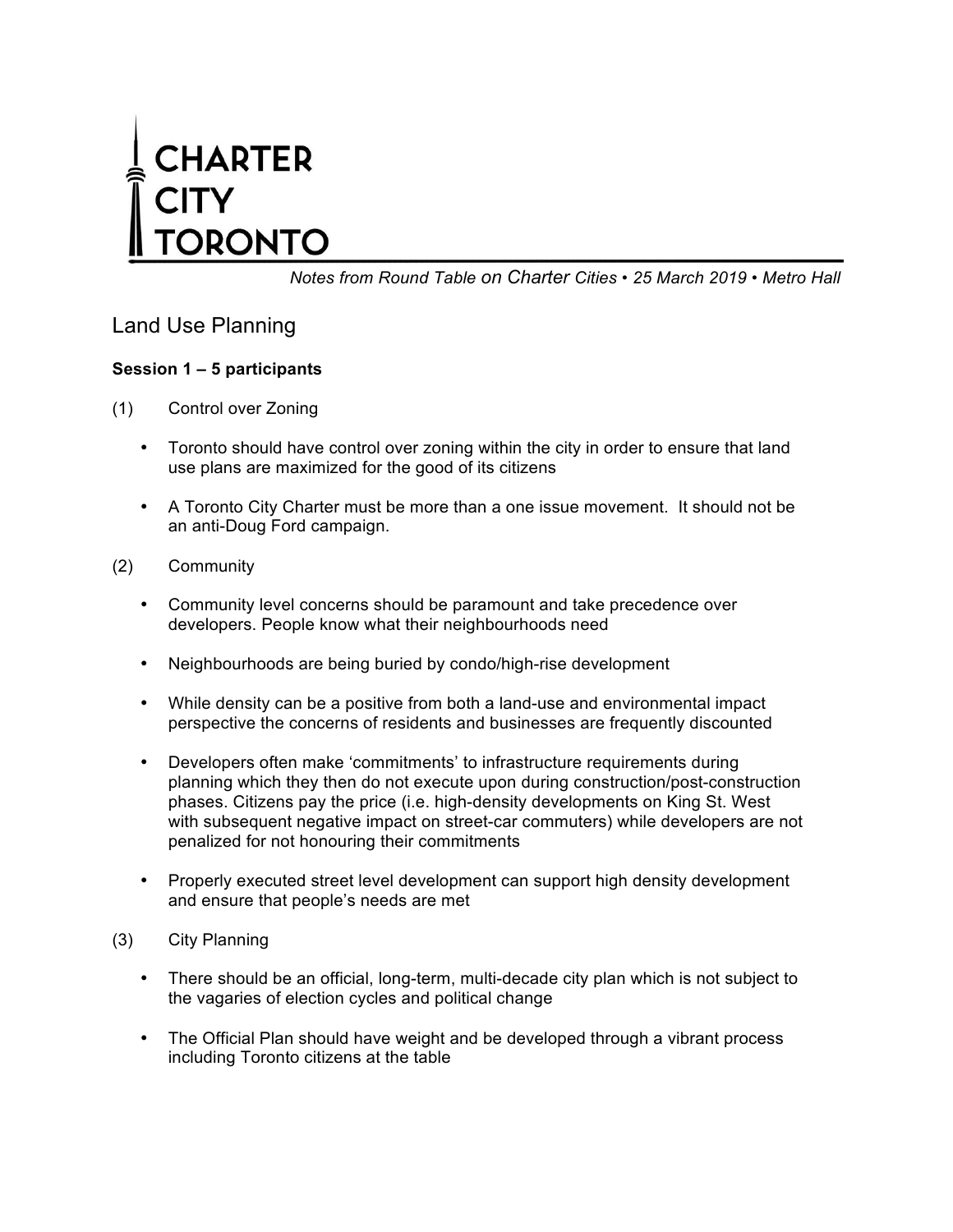- Current relationship with province over land use planning often lets Toronto off the hook, in that the City can blame the province when bad decisions are made
- There needs to be a balanced mechanism in place between the City and the Province that empowers people to make better decisions and ensures an acceptable level of accountability
- Developers have too much power while average citizens have little power to oppose them due to lack of funding, time, legal training, and expertise. There is a real sense of apathy and fatalism on the part of Toronto citizens in the face of rampant development
- City Planning process is too onerous, has too much red-tape, and takes too long all of which increase the cost of development in the City and makes it difficult to ensure continuity of purpose. Citizens cannot devote the necessary time and resources to keeping a check on development
- (4) Office of Communities
	- The charter city model of LA is of interest with its 96 funded Neighbourhood Councils providing input into city council, ensuring grass root concerns percolate up to council level in a systematic way.
	- A similar model could be considered for how the City communicates with the Province, a tiered process of communicating upwards.
	- There could be a similar model to Business Improvement Areas (BIA) for community associations
	- A center-led structure could provide staff and resources to community associations which would bolster learning/expertise, e.g. helping citizens oppose developments and ensuring them a place at the table for planning
	- It could also provide a repository of historical knowledge for citizens to easily draw upon when needed
- (5) Charter City
	- If Toronto takes power over land use planning then Toronto needs to be able to pay for it
	- There would need to be some sort of transparent arbitration process that is fair and equitable
	- Land use planning must be based upon the Official Plan
	- There would need to be some sort of provincial accountability/fail safe process